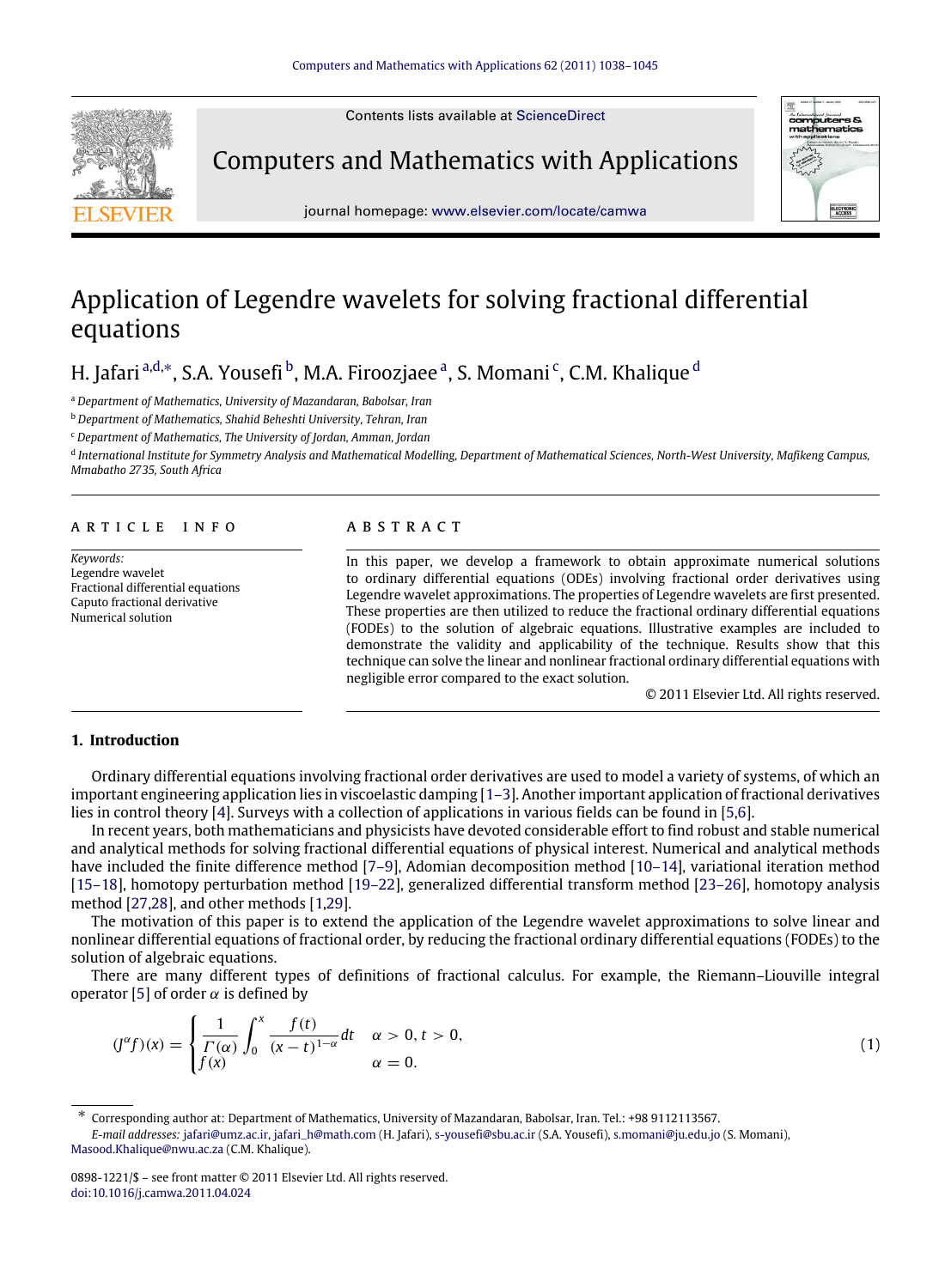and its fractional derivative of order  $\alpha$  ( $\alpha > 0$ ) is normally used:

$$
(\mathcal{D}_1^{\alpha}f)(x) = \left(\frac{d}{dx}\right)^m (J^{m-\alpha}f)(x), \quad (\alpha > 0, m-1 < \alpha < m),
$$
\n(2)

where *n* is an integer. For Riemann–Liouville definition, one has

$$
J^{\alpha}x^{\nu} = \frac{\Gamma(\nu+1)}{\Gamma(\nu+1+\alpha)}x^{\nu+\alpha}.
$$
\n(3)

The Riemann–Liouville integral operator plays an important role in the development of the theory of fractional derivatives and integrals. However, it has some disadvantages for fractional differential equations with initial and boundary conditions. Therefore, we adopt here Caputo's definition [\[3,](#page-7-12)[30\]](#page-7-13), which is a modification of Riemann–Liouville definition:

<span id="page-1-1"></span>
$$
(\mathcal{D}^{\alpha}f)(x) = \begin{cases} \frac{1}{\Gamma(m-\alpha)} \int_0^x \frac{f^{(m)}(t)}{(x-t)^{\alpha-m+1}} dt & (\alpha > 0, m-1 < \alpha < n, )\\ \frac{\partial^m f(x)}{\partial x^m} & \alpha = m, \end{cases}
$$
(4)

where *m* is an integer. Caputo's integral operator has a useful property [\[3,](#page-7-12)[30\]](#page-7-13):

$$
(J^{\alpha} \mathcal{D}^{\alpha} f)(x) = f(x) - \sum_{k=0}^{m-1} \frac{f^{(k)}(0^+)}{k!} x^k, \quad (x \ge 0, m-1 < \alpha < m, )
$$
 (5)

where *m* is an integer.

In this study, the fractional derivative is understood in the Caputo sense because of its applicability to real-world problems.

Wavelet theory is a relatively new and an emerging area in mathematical research. It has been applied in a wide range of engineering disciplines; particularly, wavelets are very successfully used in signal analysis for waveform representations and segmentations, time–frequency analysis and fast algorithms for easy implementation [\[31\]](#page-7-14). Wavelets permit the accurate representation of a variety of functions and operators. Moreover, wavelets establish a connection with fast numerical algorithms [\[32\]](#page-7-15).

In the present article, we are concerned with the application of Legendre wavelets to the numerical solution of FODEs. The method consists of conversion of ordinary differential equations involving fractional order to algebraic equations and expanding the solution by Legendre wavelets with unknown coefficients.

The article is organized as follows. In Section [2,](#page-1-0) we describe the basic formulation of wavelets and Legendre wavelets required for our subsequent development. Section [3](#page-3-0) is devoted to the solution of FODEs using integral operator matrix and product operator matrix and Legendre wavelets. In Section [4,](#page-4-0) by considering numerical examples reported in our work, the accuracy of the proposed scheme is demonstrated.

#### <span id="page-1-0"></span>**2. The properties of Legendre wavelets**

#### *2.1. Wavelets and Legendre wavelets*

Wavelets constitute a family of functions constructed from the dilation and translation of a single function called the mother wavelet. When the dilation parameter *a* and the translation parameter *b* vary continuously, we have the following family of continuous wavelets as [\[33\]](#page-7-16):

$$
\psi_{a,b}(t) = |a|^{-\frac{1}{2}} \psi\left(\frac{t-b}{a}\right) \quad a, b \in R, a \neq 0. \tag{6}
$$

If we restrict the parameters *a* and *b* to discrete values as  $a = a_0^k$ ,  $b = nb_0a_0^k$ ,  $a_0 > 1$ ,  $b_0 > 0$  and *n*, and *k* positive integers, we have the following family of discrete wavelets:

$$
\psi_{k,n}(t) = |a_0|^{\frac{k}{2}} \psi(a_0^k t - nb_0),
$$

where  $\psi_{k,n}(t)$  form a wavelet basis for  $L^2(R)$ . In particular, when  $a_0 = 2$  and  $b_0 = 1$  then  $\psi_{k,n}(t)$  forms an orthonormal basis [\[33\]](#page-7-16).

Legendre wavelets  $\psi_{nm}(t) = \psi(k, \hat{n}, m, t)$  have four arguments;  $\hat{n} = 2n - 1$ ,  $n = 1, 2, 3, ..., 2^{k-1}$ , *k* can assume any positive integer, *<sup>m</sup>* is the order for Legendre polynomials and *<sup>t</sup>* is the normalized time. They are defined on the interval [0, <sup>1</sup>) as follows:

$$
\psi_{nm}(t) = \begin{cases} \sqrt{m + \frac{1}{2}} 2^{\frac{k}{2}} L_m(2^k t - \hat{n}), & \text{for } \frac{\hat{n} - 1}{2^k} \le t \le \frac{\hat{n} + 1}{2^k}, \\ 0, & \text{otherwise}, \end{cases}
$$
(7)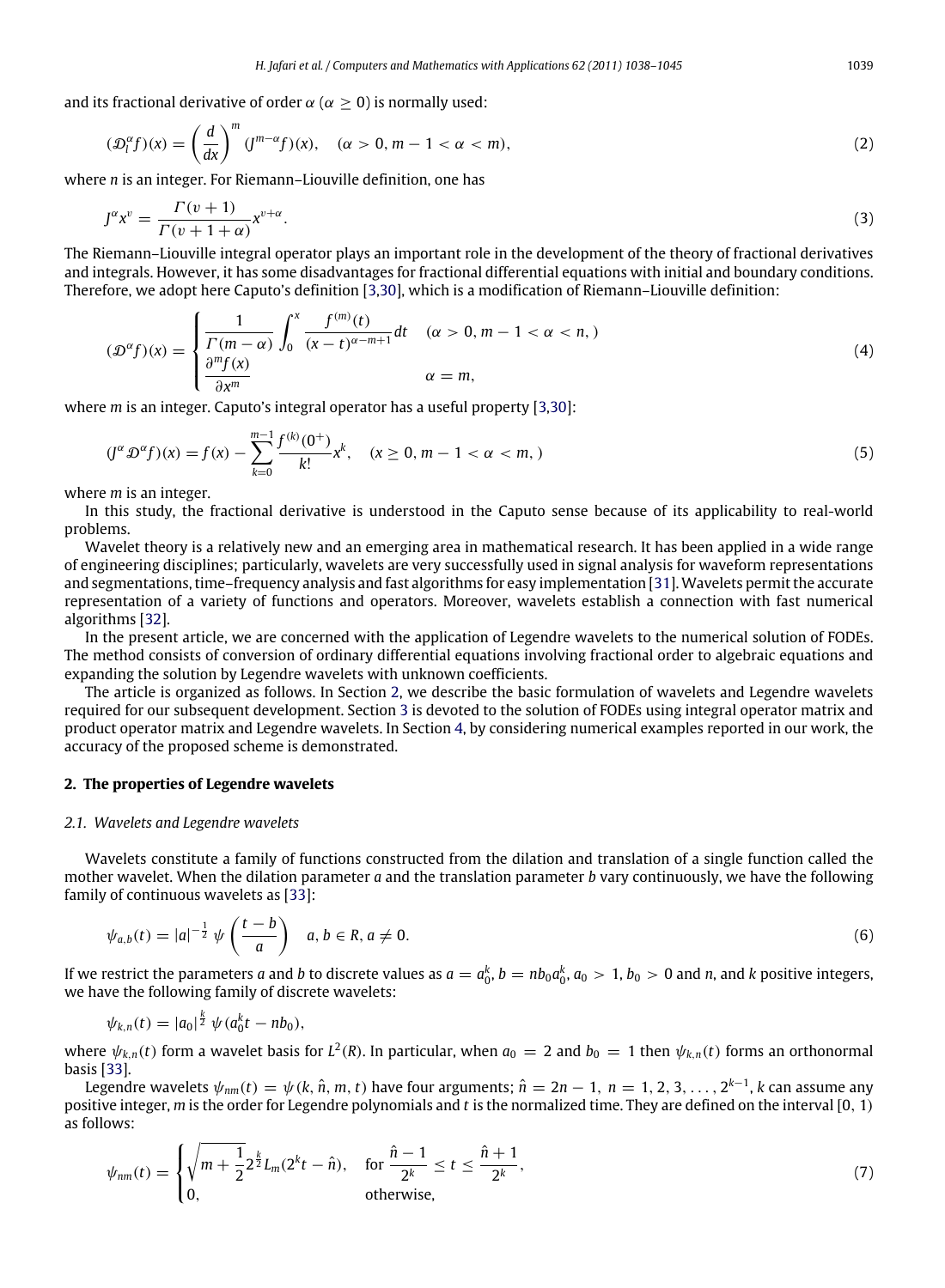where  $m=0,\,1,2,\,\ldots,M-1,\,n=1,2,\ldots,2^{k-1}.$  The coefficient  $\sqrt{m+\frac{1}{2}}$  is for orthonormality, the dilation parameter is  $a = 2^{-k}$  and the translation parameter  $b = \hat{n}2^{-k}$ . Here,  $L_m(t)$  are the well-known Legendre polynomials of order *m* which are defined on the interval [−1, <sup>1</sup>], and can be determined with the aid of the following recurrence formulae:

$$
L_0(t) = 1, \qquad L_1(t) = 1,
$$
  
\n
$$
L_{m+1}(t) = \left(\frac{2m+1}{m+1}\right) t L_m(t) - \left(\frac{m}{m+1}\right) L_{m-1}(t), \quad m = 1, 2, 3, ....
$$

The set  $\{\psi_{nm}(t)\}$  is composed of an orthonormal system for  $L^2$  [0, 1] [\[34\]](#page-7-17).

#### *2.2. Function approximation*

A function  $f(t)$  defined over [0, 1) may be expanded by Legendre wavelet series as

<span id="page-2-1"></span>
$$
f(t) = \sum_{n=1}^{+\infty} \sum_{m=0}^{+\infty} c_{nm} \psi_{nm}(t),
$$
\n(8)

where

<span id="page-2-0"></span>
$$
c_{nm} = \langle f(t), \psi_{nm}(t) \rangle \,. \tag{9}
$$

In  $(9)$ ,  $\langle ., . \rangle$  denotes the inner product.

If the infinite series in Eq.  $(8)$  is truncated, then Eq.  $(8)$  can be written as

$$
f(t) \cong \sum_{n=1}^{2^{k-1}} \sum_{m=0}^{M-1} c_{nm} \psi_{nm}(t) = C^T \Psi(t),
$$
\n(10)

where *C* and  $\Psi(t)$  are  $2^{k-1}M \times 1$  matrices given by

$$
C(t) = \begin{bmatrix} c_{10}, c_{11}, \dots, c_{1M-1}, c_{20}, \dots, c_{2M-1}, \dots, c_{2^{k-1}0}, \dots, c_{2^{k-1}M-1} \end{bmatrix}^T,
$$
\n(11)

<span id="page-2-3"></span><span id="page-2-2"></span>
$$
\Psi(t) = \left[ \psi_{10}(t), \psi_{11}(t), \dots, \psi_{1M-1}(t), \dots, \psi_{2^{k-1}0}(t), \dots, \psi_{2^{k-1}M-1}(t) \right]^T.
$$
\n(12)

# *2.3. Legendre wavelets operational matrix of integration and product*

The integration of the vector  $\Psi(t)$  defined in [\(12\)](#page-2-2) can be obtained as

$$
\int_0^t \Psi(s)ds \cong P\Psi(t) \tag{13}
$$

where *P* is a  $2^{k-1}M \times 2^{k-1}M$  matrix given by [\[34\]](#page-7-17) as

<span id="page-2-4"></span>
$$
P = \frac{1}{2^k} \begin{bmatrix} L & F & \dots & F \\ 0 & L & \dots & F \\ \vdots & 0 & \ddots & \vdots \\ 0 & 0 & \dots & L \end{bmatrix} \tag{14}
$$

where

$$
L = \begin{bmatrix} 1 & \frac{\sqrt{3}}{3} & 0 & \cdots & 0 & 0 \\ -\frac{\sqrt{3}}{3} & 0 & \frac{\sqrt{3}}{3\sqrt{5}} & 0 & \cdots & 0 \\ 0 & -\frac{\sqrt{5}}{5\sqrt{3}} & \ddots & \ddots & \ddots & \vdots \\ \vdots & 0 & \ddots & \ddots & \sqrt{2M-3} & \sqrt{2M-3} \\ \vdots & \cdots & \ddots & -\frac{\sqrt{2M-3}}{(2M-3)\sqrt{2M-5}} & \frac{\sqrt{2M-1}}{(2M-1)\sqrt{2M-3}} & 0 \end{bmatrix}_{M \times M}
$$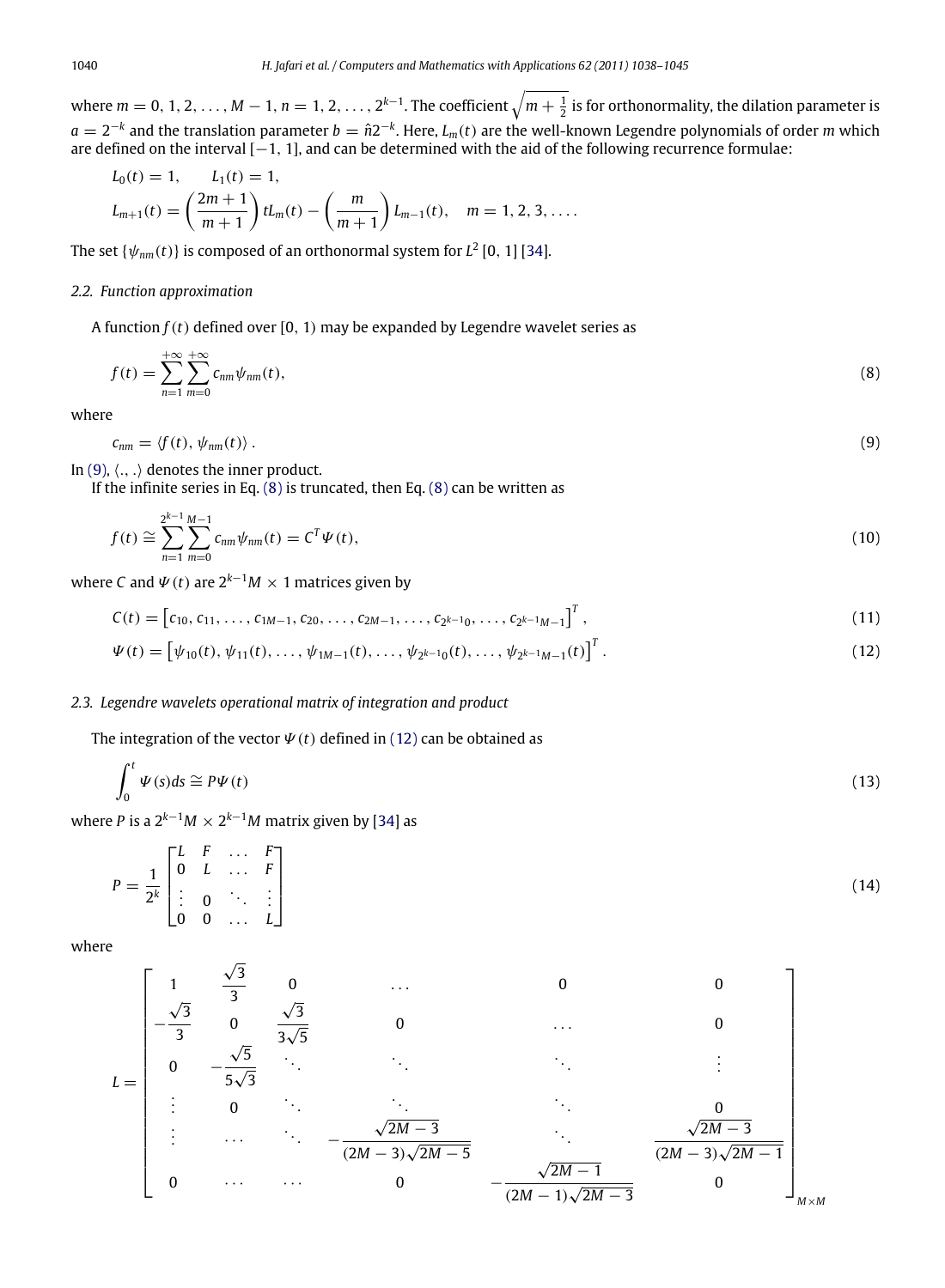and

$$
F = \begin{bmatrix} 2 & 0 & \dots & 0 \\ 0 & 0 & \dots & 0 \\ \vdots & \vdots & \ddots & \vdots \\ 0 & 0 & \dots & 0 \end{bmatrix}_{M \times M}.
$$

The following property of the product of two Legendre wavelet vector functions will also be used:

$$
\Psi(t)^{T} \Psi(t) C \approx \widehat{C} \Psi(t) \tag{15}
$$

where *C* is a vector given in [\(11\)](#page-2-3) and *C* is a 2<sup>k−1</sup>*M* × 2<sup>k−1</sup>*M* matrix, which is called the product operation of Legendre wavelet vector functions (see [\[34\]](#page-7-17)). For  $M = 3$ ,  $k = 1$ , the matrix  $\widehat{C}$  is obtained:

<span id="page-3-5"></span>
$$
\begin{bmatrix} c_{10} & c_{11} & c_{12} \\ c_{11} & c_{10} + \frac{2c_{12}}{\sqrt{5}} & \frac{2c_{11}}{\sqrt{5}} \\ c_{12} & \frac{2c_{11}}{\sqrt{5}} & c_{10} + \frac{2\sqrt{5}c_{12}}{7} \end{bmatrix}.
$$

### <span id="page-3-0"></span>**3. Applications to fractional ordinary differential equations**

Consider the following initial value problem.

$$
\mathcal{D}^{\alpha}x(t) + \mathcal{N}[x(t)] + \mathcal{L}[x(t)] = g(t) \quad \alpha > 0,
$$
\n(16)

<span id="page-3-2"></span><span id="page-3-1"></span>
$$
x^{(k)}(0) = c_k, \quad k = 0, 1, 2, \dots, m - 1, m - 1 < \alpha \le m \tag{17}
$$

where  $\mathcal L$  is a linear operator,  $\mathcal N$  is a nonlinear operator and  $D^\alpha$  is the Caputo fractional derivative of order  $\alpha$ .  $\frac{1}{16}$  Eqs. [\(16\)](#page-3-1) and [\(17\),](#page-3-2) we express Eq. [\(4\)](#page-1-1)

<span id="page-3-3"></span>
$$
\mathcal{D}^{\alpha}x(t)=\frac{1}{\Gamma(m-\alpha)}\int_0^t\frac{x^{(m)}(s)}{(t-s)^{\alpha-m+1}}\,ds,
$$

and we use Legendre wavelets to approximate  $x^{(m)}(t)$  as

$$
x^{(m)}(t) = C^T \Psi(t),
$$
\n(18)

then we have

$$
x^{(k)}(t) = C^{T} P^{k} \Psi(t) + F_{k}^{T} \Psi(t), \qquad g(t) = G^{T} \Psi(t), \qquad (19)
$$

where coefficients of *G*,  $F_k$  are known and  $F_k$  can be obtained from the initial conditions and *P* is defined similarly to Eq. [\(14\).](#page-2-4) Since the basis of Legendre wavelets  $\Psi(t)$  are polynomials, it is sufficient to calculate  $\int_0^t \frac{s^n}{(t-s)^\alpha}$  $\frac{s}{(t-s)^{\alpha-m+1}}$  *ds.* 

We have

<span id="page-3-6"></span><span id="page-3-4"></span>
$$
\frac{1}{\Gamma(m-\alpha)} \int_0^t \frac{s^n}{(t-s)^{\alpha-m+1}} ds = \frac{t^{m+n-\alpha} \Gamma(n+1)}{\Gamma(m+n-\alpha+1)}.
$$
\n(20)

In view of Eq.  $(18)$  we write Eq.  $(20)$  as

$$
\frac{1}{\Gamma(m-\alpha)} \int_0^t \frac{\Psi(s)}{(t-s)^{\alpha-m+1}} ds = S_1 \Psi(t),
$$
\n(21)

where  $S_1$  is the  $2^{k-1} \times M$  matrix. Here,  $S_1$  is an operational matrix of the fractional integration.

Now for the nonlinear part, by product operational matrix which is defined in [\(15\),](#page-3-5) we have

$$
\mathcal{N}[x(t)] = S_2 \Psi(t) \tag{22}
$$

where  $S_2$  is a vector function of the elements of the vector  $C^T$ . For the linear part, we have

$$
L[x(t)] = C^T S_3 \Psi(t) \tag{23}
$$

where  $S_3$  matrix is of order  $2^{k-1} \times M$ .

Substituting Eqs. [\(21\)–\(23\)](#page-3-6) into Eq. [\(16\),](#page-3-1) we find that:

<span id="page-3-7"></span>
$$
C^{T}S_{1}\Psi(t) + S_{2}\Psi(t) + C^{T}S_{3}\Psi(t) = G^{T}\Psi(t).
$$
\n(24)

Simplifying  $\psi(t)$  in Eq. [\(24\),](#page-3-7) we get a nonlinear system in terms of *C*:

$$
C^{T}S_1 + S_2 + C^{T}S_3 = G^{T}.
$$
\n(25)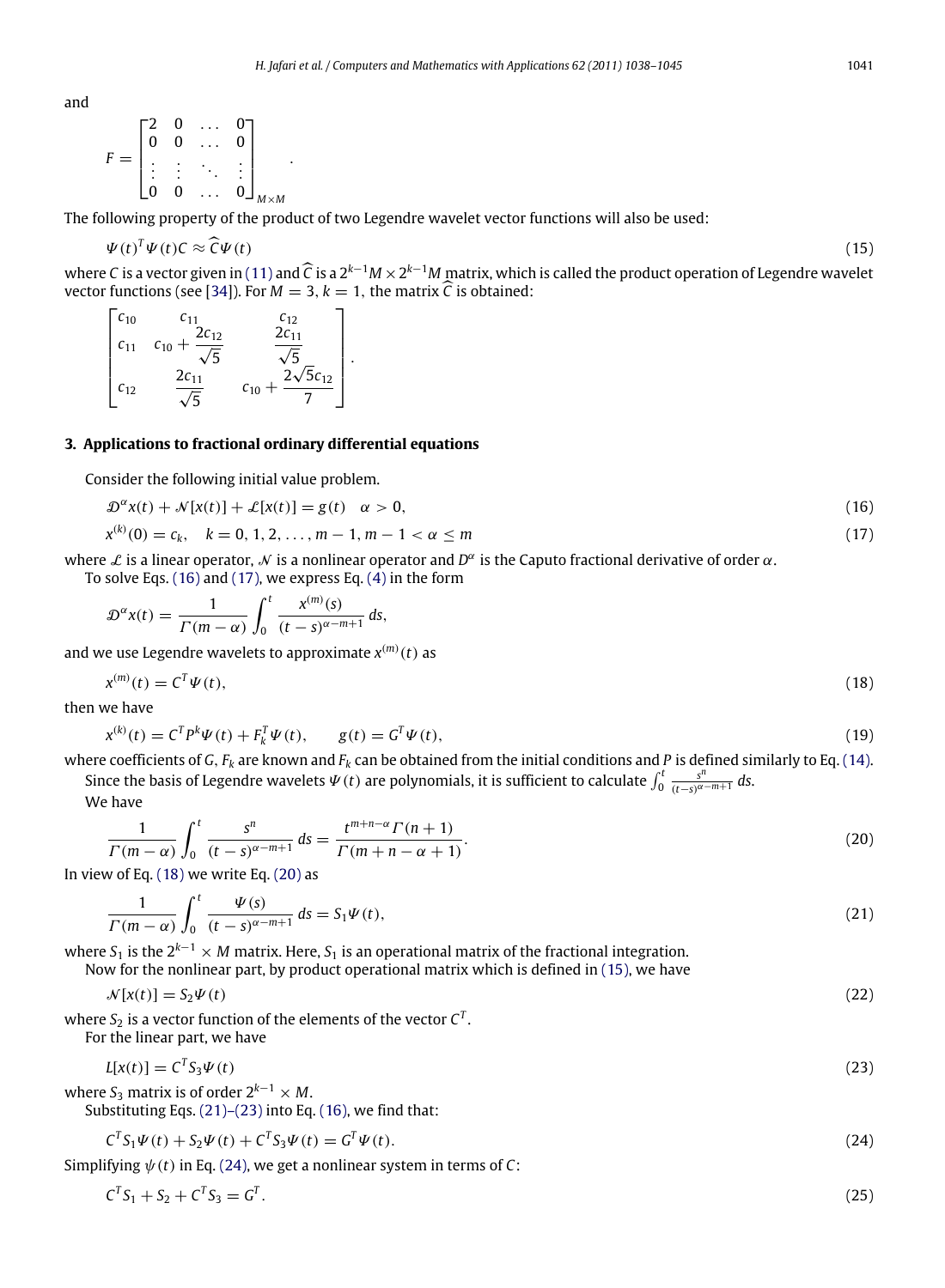Solving this nonlinear system by mathematica software, we obtain the following solution of Eq. [\(16\)](#page-3-1)

 $x(t) = C^{T}(P^{m} + F^{T})\Psi(t).$ 

#### <span id="page-4-0"></span>**4. Illustrative examples**

To demonstrate the effectiveness of the method we consider here some fractional differential equations.

**Example 1.** Consider the Bagley–Torvik equation that governs the motion of a rigid plate immersed in a Newtonian fluid [\[1\]](#page-7-0)

<span id="page-4-1"></span>
$$
M\mathcal{D}^{2}x(t) + 2S\sqrt{\mu \rho} \mathcal{D}^{\frac{3}{2}}x(t) + Kx(t) = f(t) \quad x(0) = 1, x'(0) = 1.
$$
 (26)

This problem describes the motion of a large plate of the surface *S* and mass *M* in a Newtonian fluid with viscosity  $\mu$  and density ρ. The plate is hanging on a massless spring of stiffness *K*. The function *f*(*t*) represents the loading force.

In order to make comparison with the numerical solution in [\[35\]](#page-7-18), we choose  $M = 2S\sqrt{\mu \rho} = K = 1$  and  $f(t) = t + 1$  in Eq. [\(26\)](#page-4-1) to obtain

$$
\mathcal{D}^2 x(t) + \mathcal{D}^{\frac{3}{2}} x(t) + x(t) = 1 + t \quad x(0) = 1, x'(0) = 1.
$$
 (27)

We applied the Legendre wavelet approach to solve Eq. [\(27\)](#page-4-2) with  $M = 3$  and  $k = 1$ . In this case we obtain  $G<sup>T</sup> = \overrightarrow{0}$  and whereas the matrix  $S_1 + S_2$  in this example is nonsingular matrix. Thus

<span id="page-4-2"></span>
$$
C^T=\overrightarrow{0}.
$$

Therefore, we have  $x''(t) = 0$  and by the initial conditions we get

$$
x(t) = 1 + t
$$

which is the exact solution.

**Example 2.** Consider the composite fractional oscillation equation [\[29\]](#page-7-11),

<span id="page-4-3"></span>
$$
\mathcal{D}^{\alpha}x(t) + x(t) - t^2 - \frac{2}{\Gamma(3-\alpha)}t^{2-\alpha} = 0, \quad 0 < \alpha < 1,
$$
\n(28)

with the initial condition  $x(0) = 0$ .

We applied the Legendre wavelet approach to solve Eq. [\(28\)](#page-4-3) for different values of  $\alpha$ . Using Section [3,](#page-3-0) we convert Eq. (28) to the following system

<span id="page-4-4"></span>
$$
C^T(S_1 + P) = X^T. \tag{29}
$$

If we set  $\alpha = \frac{1}{2}$  and  $M = 3$ ,  $k = 1$ , we obtain

$$
t^{2} + \frac{2}{\Gamma(3-\alpha)}t^{2-\alpha} \cong [0.935136, 0.735397, 0.138615].\Psi(t) = X^{T}\Psi(t).
$$

Solving system [\(29\),](#page-4-4) we have

$$
x(t)=t^2,
$$

which is the exact solution.

**Example 3.** Next, we consider the fractional differential equation [\[29\]](#page-7-11)

<span id="page-4-5"></span>
$$
\mathcal{D}^{\alpha}x(t) + x(t) = t^4 - \frac{1}{2}t^3 - \frac{3}{\Gamma(4-\alpha)}t^{3-\alpha} + \frac{24}{\Gamma(5-\alpha)}t^{4-\alpha}, \quad 0 < \alpha < 1,
$$
\n(30)

with initial condition

<span id="page-4-6"></span> $x(0) = 0.$ 

We solve this equation by Legendre wavelet for several values of *M*. Setting the Operational matrix of the fractional integration  $S_1$  and matrix  $S_2$  in Eq. [\(30\),](#page-4-5) we have following system:

$$
CT(S1 + P) = FT,
$$
  
where  $FT = F1T + F2T + F3T.$  (31)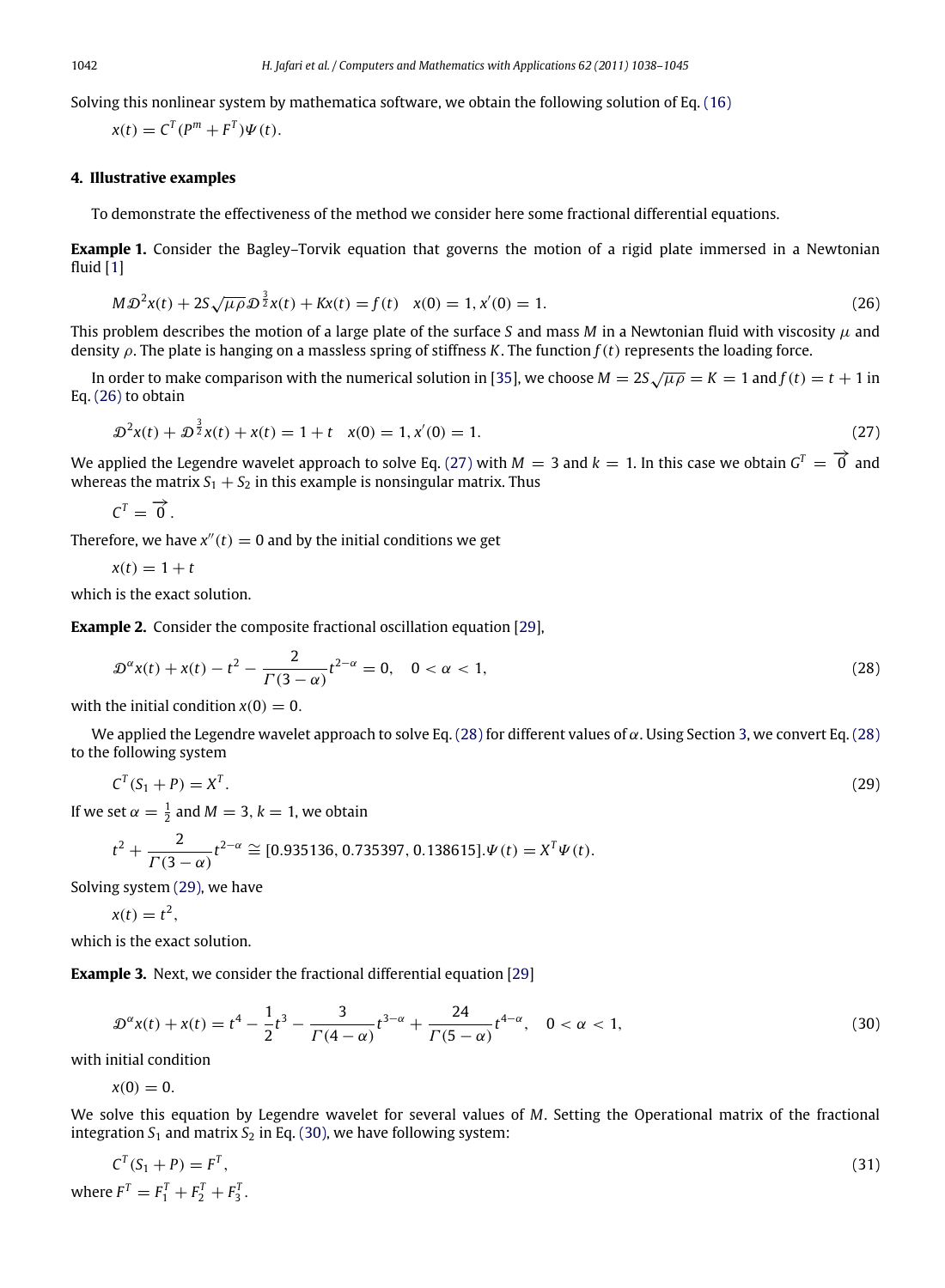For  $M = 8$ ,  $K = 1$  and  $\alpha = \frac{1}{2}$ , we have:

$$
t^{4} - \frac{1}{2}t^{3} = \left[\frac{3}{40}, \frac{7}{40\sqrt{3}}, \frac{9}{56\sqrt{5}}, \frac{3}{40\sqrt{7}}, \frac{1}{210}, 0, 0, 0\right] \cdot \Psi(t) = F_{1}^{T} \Psi(t),
$$
  

$$
\frac{3}{\Gamma(4-\alpha)}t^{3-\alpha} \approx \left[\frac{16}{35\sqrt{\pi}}, \frac{16}{21\sqrt{3\pi}}, \frac{16\sqrt{\frac{5}{\pi}}}{231}, \frac{16}{429\sqrt{7\pi}}, -\frac{16}{15015\sqrt{\pi}}, \frac{16}{23205\sqrt{11\pi}}, -\frac{16}{74613\sqrt{13\pi}}, \frac{16\sqrt{\frac{5}{3\pi}}}{969969}\right] = F_{2}^{T} \Psi(t),
$$
  

$$
\frac{24}{\Gamma(5-\alpha)}t^{4-\alpha} \approx \left[\frac{256}{315\sqrt{\pi}}, \frac{256}{165\sqrt{3\pi}}, \frac{256\sqrt{\frac{5}{\pi}}}{1287}, \frac{256\sqrt{\frac{7}{\pi}}}{6435}, \frac{256\sqrt{\frac{5}{\pi}}}{36465\sqrt{\pi}}, -\frac{256}{188955\sqrt{11\pi}}, \frac{256}{1119195\sqrt{13\pi}}, -\frac{256\sqrt{\frac{5}{3\pi}}}{22309287}\right] = F_{3}^{T} \Psi(t).
$$

By solving system [\(31\),](#page-4-6) we obtain the solution of Eq. [\(30\).](#page-4-5) In the case of  $M = 8$ ,  $K = 1$ , we obtain

$$
\alpha = \frac{1}{4} \Rightarrow x(t) = -1.45 \times 10^{-12} + 6.93 \times 10^{-11}t - 8.23 \times 10^{-10}t^2 - 0.5t^3 + t^4
$$
  
+ 1.37 × 10<sup>-8</sup>t<sup>5</sup> - 9.3 × 10<sup>-9</sup>t<sup>6</sup> + 2.49 × 10<sup>-9</sup>t<sup>7</sup>  

$$
\alpha = \frac{1}{2} \Rightarrow x(t) = -1.81 \times 10^{-12} + 8.77 \times 10^{-11}t - 1.02 \times 10^{-9}t^2 - 0.5t^3 + t^4
$$
  
+ 1.54 × 10<sup>-8</sup>t<sup>5</sup> - 9.8 × 10<sup>-9</sup>t<sup>6</sup> + 2.49 × 10<sup>-9</sup>t<sup>7</sup>  

$$
\alpha = \frac{3}{4} \Rightarrow x(t) = -8.44 \times 10^{-13} + 4.58 \times 10^{-11}t - 5.99 \times 10^{-10}t^2 - 0.5t^3 + t^4
$$
  
+ 1.151 × 10<sup>-8</sup>t<sup>5</sup> - 7.86 × 10<sup>-9</sup>t<sup>6</sup> + 2.12 × 10<sup>-9</sup>t<sup>7</sup>.

Now if we increase *M*, for all α, our Legendre wavelet solution converges to

$$
x(t) = t^4 - \frac{1}{2}t^3,
$$

which is the exact solution.

**Example 4.** Consider the following fractional Riccati equation [\[36\]](#page-7-19):

<span id="page-5-1"></span><span id="page-5-0"></span>
$$
\mathcal{D}^{\alpha} y(x) = -y(x)^2 + 1, \quad 0 < \alpha \le 1,\tag{32}
$$

subject to initial condition

$$
y(0)=0.
$$

The exact solution, when  $\alpha = 1$ , is

$$
y(x) = \frac{e^{2x} - 1}{e^{2x} + 1}.
$$
\n(33)

We applied the Legendre wavelet approach to solve Eq. [\(32\)](#page-5-0) with  $M = 25$ ,  $k = 1$  and various values of  $\alpha$ .

[Figs. 1](#page-6-0) and [2](#page-6-1) show the approximate solutions for [Example 4](#page-5-1) obtained for different values of  $\alpha$  using the Legendre wavelet scheme. From the graphical results in these figures, it is clear that the approximate solutions converge to the exact solution.

**Example 5.** Consider the following fractional Riccati equation [\[36\]](#page-7-19):

<span id="page-5-2"></span>
$$
\mathcal{D}^{\alpha} y(t) = 2y(t) - y(t)^2 + 1 \quad 0 < \alpha \le 1 \tag{34}
$$

subject to initial condition

 $y(0) = 0.$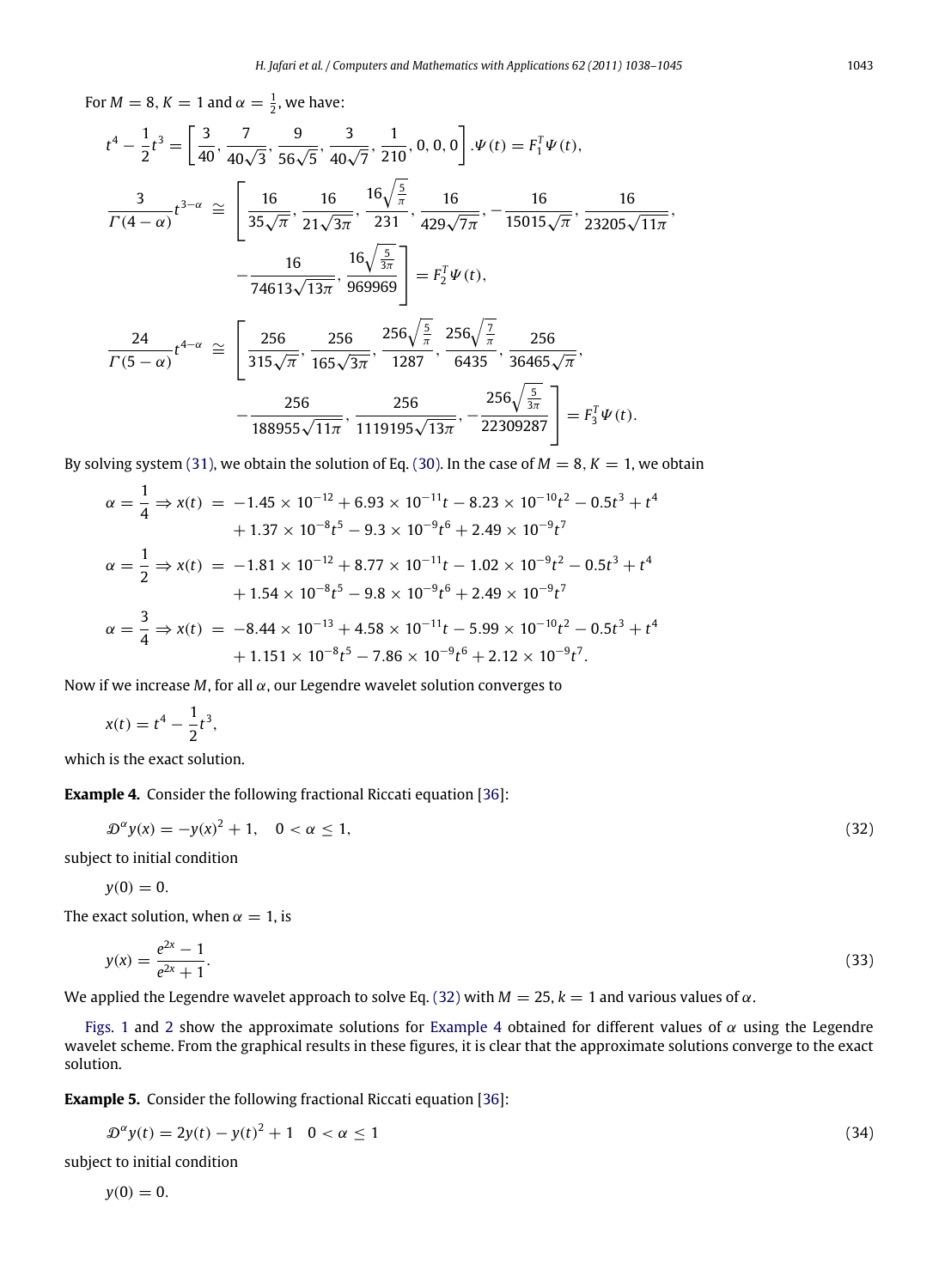<span id="page-6-0"></span>

<span id="page-6-1"></span>**Fig. 1.** Solutions of Eq. [\(32\)](#page-5-0) using Legendre wavelets when  $\alpha = 0.25, 0.5, 0.75, 0.9$ .



<span id="page-6-2"></span>**Fig. 2.** Comparison between the Legendre wavelet solution and the exact solution when  $\alpha = 1$ .



**Fig. 3.** Solutions of Eq. [\(34\)](#page-5-2) using Legendre wavelets when  $\alpha = 0.5, 0.75, 0.9$ .

The exact solution, when  $\alpha = 1$ , is

$$
y(t) = 1 + \sqrt{2} \tanh\left(\sqrt{2}t + \frac{1}{2}\log\left(\frac{\sqrt{2}-1}{\sqrt{2}+1}\right)\right).
$$
 (35)

By setting  $M = 25$  and  $k = 1$ , we obtain Legendre wavelet solution for various  $\alpha$ . In [Fig. 3,](#page-6-2) we show the Legendre wavelet solutions for various values of  $\alpha$ . [Fig. 4](#page-7-20) show that the Legendre wavelet solution converges to the exact solution.

#### **5. Conclusion**

The aim of present work is to develop an efficient and accurate method for solving fractional differential equations. The problem has been reduced to solving a system of algebraic equations. Legendre wavelets are well behaved basic functions that are orthonormal on [0, <sup>1</sup>]. Application of the wavelets allows the creation of more effective and faster algorithms than the ordinary ones. Illustrative examples are included to demonstrate the validity and applicability of the technique.